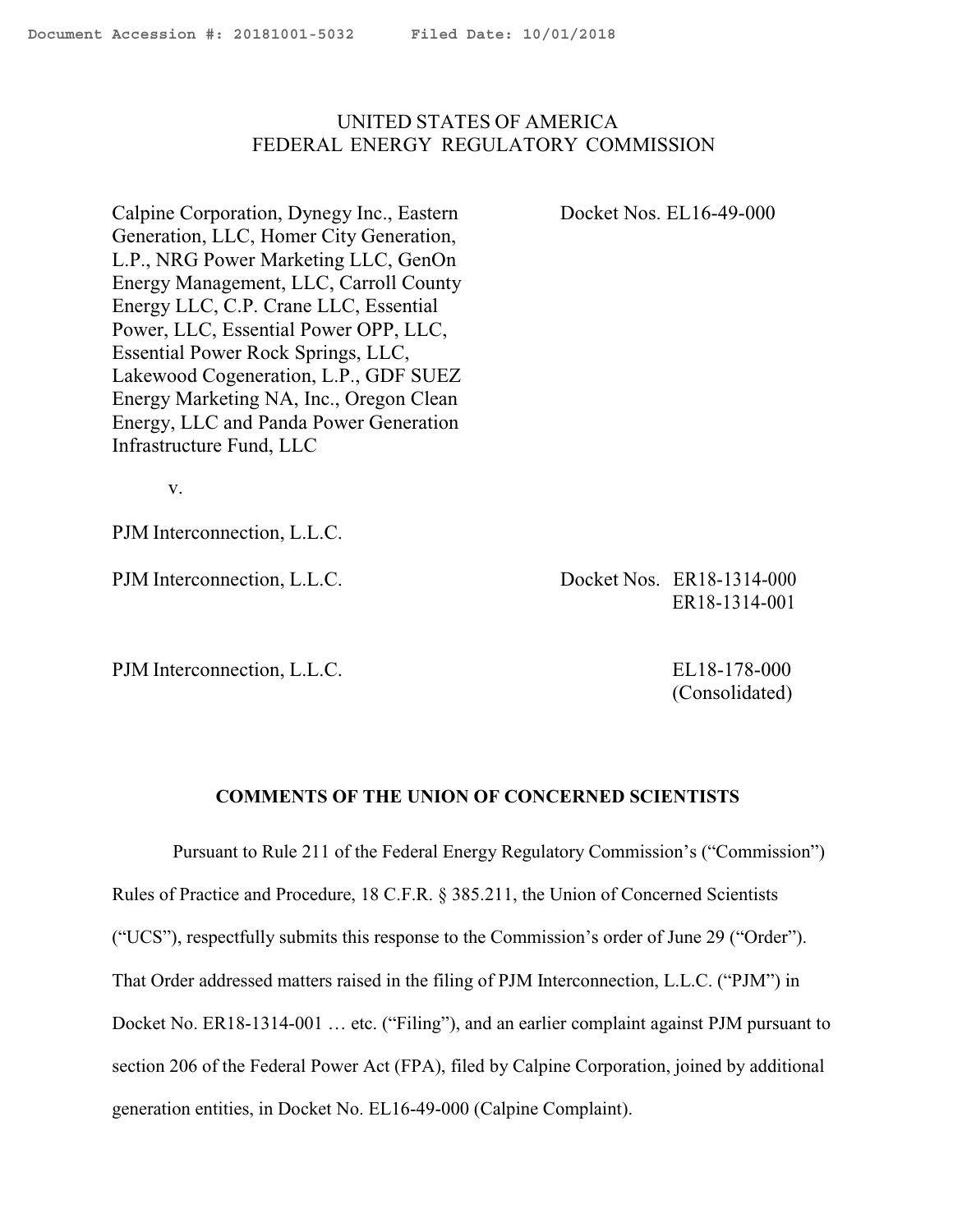In its Filing, PJM proposes changes to PJM's Open Access Transmission Tariff that address procurement of capacity through PJM's Reliability Pricing Model ("RPM") from resources with out-of-market revenues. As explained in more detail below, UCS requests that the Commission reject the PJM proposal for an expanded MOPR as inconsistent with the terms of the Commission's Order. While UCS does not agree with the Commission's conclusion in its Order that state policy poses a threat to the wholesale capacity market, UCS takes the findings in that Order as given for the purposes of its current comments on the Order's implementation. PJM's proposal is not consistent with the Commission's Order because it would arbitrarily provide an exemption for resources that have one kind of state-supported revenue, but not for other kinds of state-supported revenue. UCS does not comment on the various proposals for a Fixed Resource Requirement (FRR) alternative.

#### I. **Background**

The Commission Order responds to two proceedings initiated to address the PJM capacity pricing construct, the participation of differing resources in the capacity auctions, and resulting prices that establish rates. The first proceeding is a complaint against PJM pursuant to section 206 of the FPA in Docket No. EL16-49-000 (Calpine Complaint). The crux of the Calpine Complaint is that PJM's Tariff and more specifically, the Tariff's Minimum Offer Price Rule (MOPR), is unjust and unreasonable because it does not address the impact of subsidized existing resources on the capacity market. The second proceeding addressed in the Order is PJM's recent filing of proposed revisions to its Tariff, pursuant to section 205 of the FPA, in Docket Nos. ER18-1314-000, *et al.* PJM's filing proposed designs to address the price suppressing effects of state out-of-market support for certain resources. In the Order, the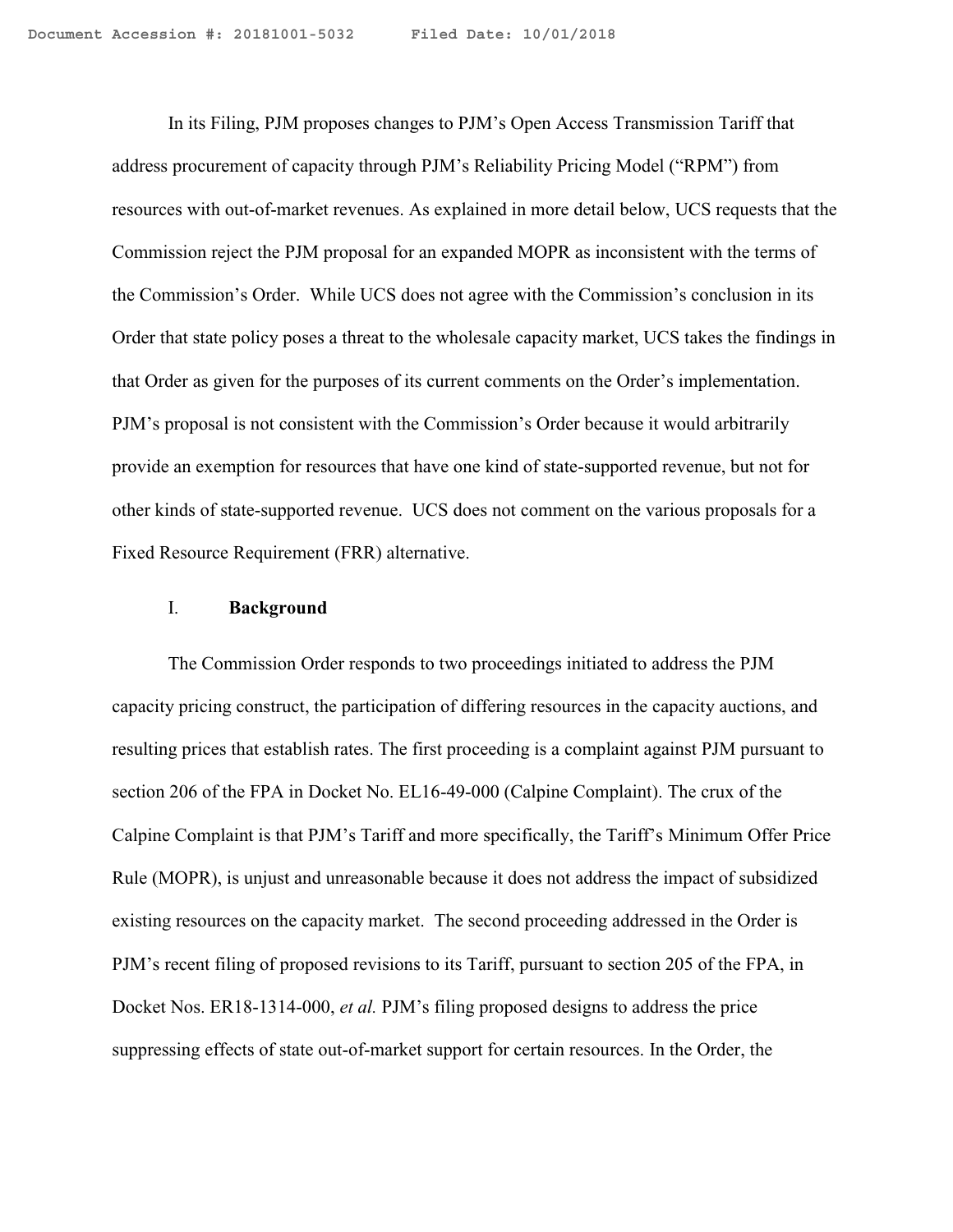Commission rejected PJM's proposed tariff designs but also ordered PJM to expand the MOPR "with few or no exceptions."<sup>1</sup>

The Order posed a number of questions for parties to address in the subsequent paper hearing process. These comments will focus on the related topics of the appropriate scope of outof-market support to be mitigated by the expanded MOPR, and the Commission request for comment on what, if any exceptions should be added to the MOPR for existing resources in future capacity auctions.<sup>2</sup> In most recent stakeholder meetings, PJM stated that it intends to propose a "self-supply" exemption for resources receiving out-of-market revenue from statesupported cost recovery.

#### A. **Generation receiving payments by direction of state action**

PJM did not make an effort to describe the majority of the investor-owned generation receiving payments directed by states, only a sample of recent and decades-old policies that address environmental externalities the market fails to recognize. PJM's April filing describes the nuclear generation supports (Zero Emissions Credits, or "ZECs") enacted by Illinois and New Jersey. PJM testimony described these state actions as supporting approximately 1,400 MW in Illinois and potential New Jersey payments for up to 3,360 MW.<sup>3</sup> Ten of the thirteen states in PJM, plus the District of Columbia, have implemented Renewable Portfolio Standards (RPS) for a portion of electricity supplies to be renewable sources. PJM describes these current RPS laws require nearly 5,000 MW and that requirement grows to over 8,000 MW by 2025.<sup>4</sup> The sum of

<sup>&</sup>lt;sup>1</sup> June Order at P 158.

<sup>2</sup> June Order at P 165, P 167.

<sup>3</sup> PJM April filing at 27.

<sup>4</sup> To reach these numbers, PJM made some assumptions regarding the amount of energy provided by installed renewable generation (capacity factor) and but has not addressed the issue of what might be the amount of capacity that could be bid into the RPM absent the proposed rule changes. See PJM April filing Affidavit of Dr. Anthony Giacomoni.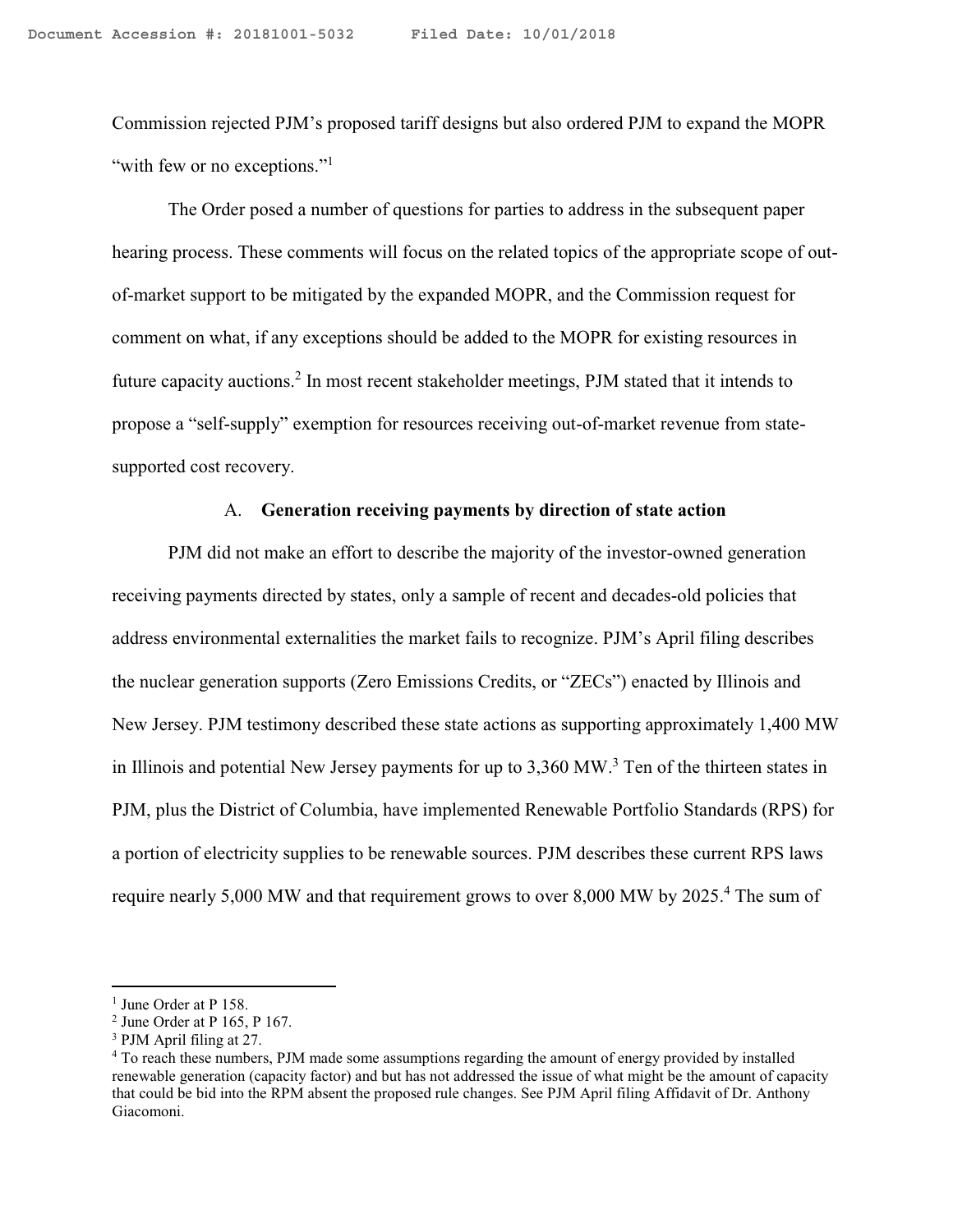these, using the upper end of the range of these programs is 12,700 MW or roughly 6% of generation capacity in PJM.

Beyond the discussion of state ZEC and RPS policies, PJM made only superficial mention of states that provide out-of-market payments to "traditionally regulated, vertically integrated" utilities. PJM did not describe how these utilities receive revenues for costs and profits different from the 75% of the PJM generation fleet whose "financial and operational risks … are not imposed on consumers." PJM further stated that vertically regulated or public power utilities built 30% of the new generation added to PJM in capacity auctions from 2010 to 2017.<sup>5</sup>

PJM did not collect the list of states with out-of-market revenues for investor-owned generation under either an RPS, ZEC, or regulated cost-of-service. All of the states in PJM have one or more of these mechanisms that provide the means for generation to either enter or remain viable in PJM's capacity market.

A comparison of the size of the investor-owned generation fleet provided with cost-ofservice rates with the size of fleet that PJM propose to address with new MOPR mechanisms is also omitted. Approximately 40,000 MW, or roughly 20% of generation in PJM is owned by for-profit utilities that collect costs for this generation through state-approved customer rates. That fleet appears to represent three times the amount of capacity identified by PJM in its filing and affidavit as needing the MOPR to mitigate impacts on price.

PJM testimony regarding the impact of state-supported generation, which UCS cannot verify, asserts that "adding comparatively small quantities of subsidized offers disproportionately reduces the clearing prices paid to all resources." PJM has provided enough information in the April filing to ascertain that 30% of the new capacity cleared in RPM auctions since 2010 was

<sup>5</sup> PJM April filing at 9-10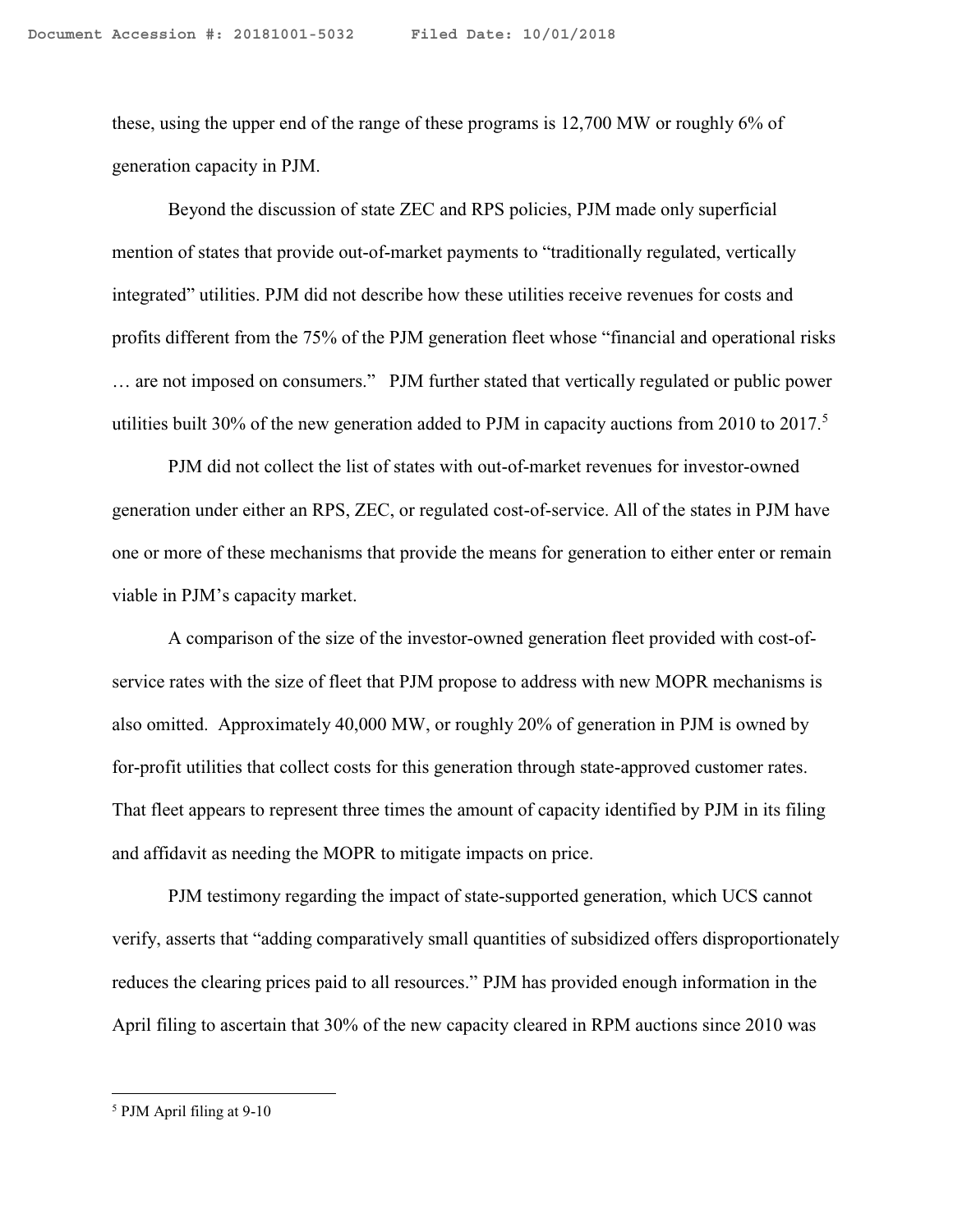from vertically-integrated utilities with out-of-market revenues. This presumably exceeds the threshold PJM testimony described. "Adding less than 2% of zero-priced supply to the area outside MAAC, for example, reduces clearing prices in the RTO by 10%."<sup>6</sup>

#### B. **PJM provisions for market-distorting bids**

PJM's recent concern for the distorting effect of zero-priced supply is not a result of such bidding strategies recently appearing in its market. On the contrary, PJM has provisions for zeropriced bids in both its energy and capacity markets that pre-date the state policy support for nuclear power.<sup>7</sup>

The language for the PJM capacity market in PJM Manual 18 makes clear how this works for generation owners that wish to make such bids. PJM defines "Self-Scheduled Resources" as "resources specified by a resource provider in the Base Residual Auction to *provide a mechanism to guarantee that the resource will clear* in the Base Residual Auction. For each resource-specific sell offer, if a resource is designated as self-scheduled by the resource provider, … the sell offer price will be set to zero. Self-Scheduled resources will be cleared first in the Base Residual Auction and cannot set the clearing price as the marginal resource, since these resources lack flexibility." 8

Further, PJM reiterates the implications for the financial viability of resources that make zero-priced bids in the capacity market. "Because PJM will self-schedule the Unit, Owner recognizes that the Unit's offer will always clear an auction and that Owner must accept the applicable clearing price.<sup>9</sup> The logical conclusion is that the generation owner is indifferent to

l

<sup>6</sup> PJM filing at 28.

<sup>7</sup> PJM Manual 18: PJM Capacity Market at 119-120. The New Jersey RPS law pre-dates the development of the PJM capacity market.

<sup>8</sup> PJM Manual 18 at 241.

<sup>9</sup> PJM Manual 18 at 244.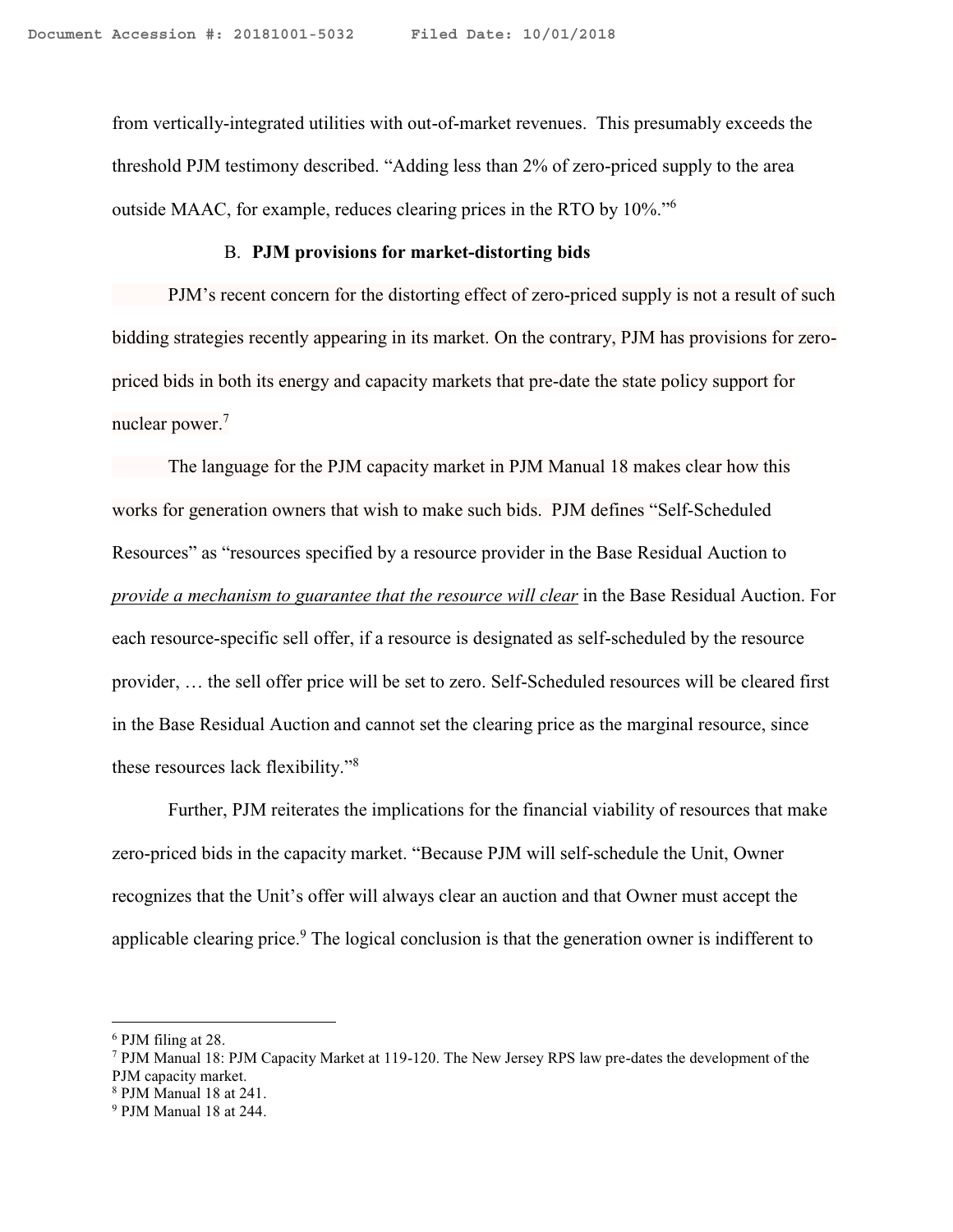the price that will be paid as a result of the auction as there is additional cost recovery available to the owner of such generation resources. Further, this practice in PJM's own tariff is evidence that state support in the form of cost-recovery results in zero-priced bids that would not otherwise occur.

#### II. **Comments**

# **A. The Commission's Order, and PJM's own rationale and commitment to the "first principles" of capacity markets, do not support a MOPR exemption for state-supported cost recovery.**

The Commission Order and PJM proposed tariff revisions and lay out what each regards as fundamental principles regarding the functions of the RPM construct for acquiring capacity resources in a manner consistent with price signals and fairness in both supply and demand. PJM posits that state action to subsidize certain resources will distort market outcomes. The Commission agreed in principle but found that PJM's proposal did not adequately address the impacts of out-of-market revenue. To ensure the market impacts are fully addressed, Commission directed PJM to propose a MOPR that has few or no exemptions. The Commission was clear that the MOPR should address subsidies to existing resources that participate in the PJM capacity construct. UCS did not agree with PJM's views of the impacts of state policies on the market but does not further press those objections in these comments.

The Commission's Order opens with distinct statements regarding the tension between state-sponsored payments and the PJM capacity market. "Out-of-market payments, whether made or directed by a state, allow the supported resources to reduce the price of their offers into capacity auctions below the price at which they otherwise would offer absent the payments,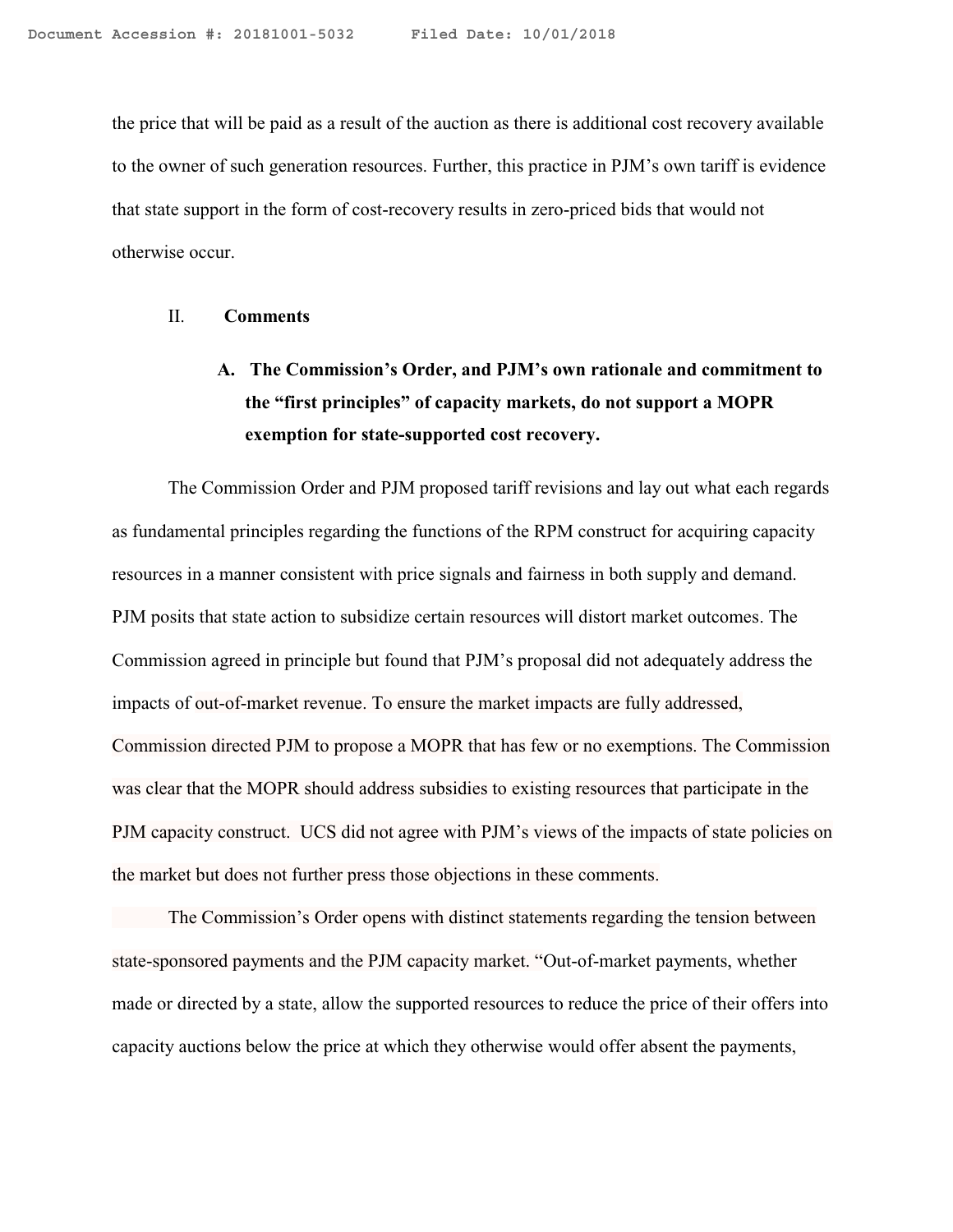causing lower auction clearing prices. With each such subsidy, the market becomes less grounded in fundamental principles of supply and demand."<sup>10</sup>

The Order described the Commission's reasoning for finding PJM cannot allow resources receiving out-of-market support to affect capacity prices.<sup>11</sup> PJM had explicitly proposed exemptions for generation owned by vertically integrated, investor-owned utilities.<sup>12</sup> The paragraph in the Order that finds the PJM Tariff is unjust and unreasonable specifically cites *older, uneconomic resources* in PJM, which may not be able to clear the market based on their costs alone.<sup>13</sup> The Commission continued, "Under these circumstances, we no longer can assume that there is any substantive difference among the types of resources participating in PJM's capacity market with the benefit of out-of-market support."<sup>14</sup>

# **B. Under the Commission Order, all state payments impacting the market must be addressed without exception, regardless of the mechanism by which it is provided.**

The principles described above were first articulated by the Commission<sup>15</sup> and repeated by PJM in the April filing. PJM describes the price impact of a state subsidy allowing an existing resource to be offered into the PJM capacity auction at a low price, due to the state subsidy. In these principles generally, and in PJM descriptions of the impacts of state subsidies supporting generating resources, there is no distinction between support payments to existing plants and payments to new plants. See for example PJM describes existing resources' price suppression due to out-of-market:

<sup>10</sup> June Order at P 2.

<sup>&</sup>lt;sup>11</sup> June Order at P 156.

 $12$  April filing at 73-74.

<sup>13</sup> June Order at P 154.

<sup>&</sup>lt;sup>14</sup> June Order at P 155.

<sup>15</sup> CASPR Order at P 21.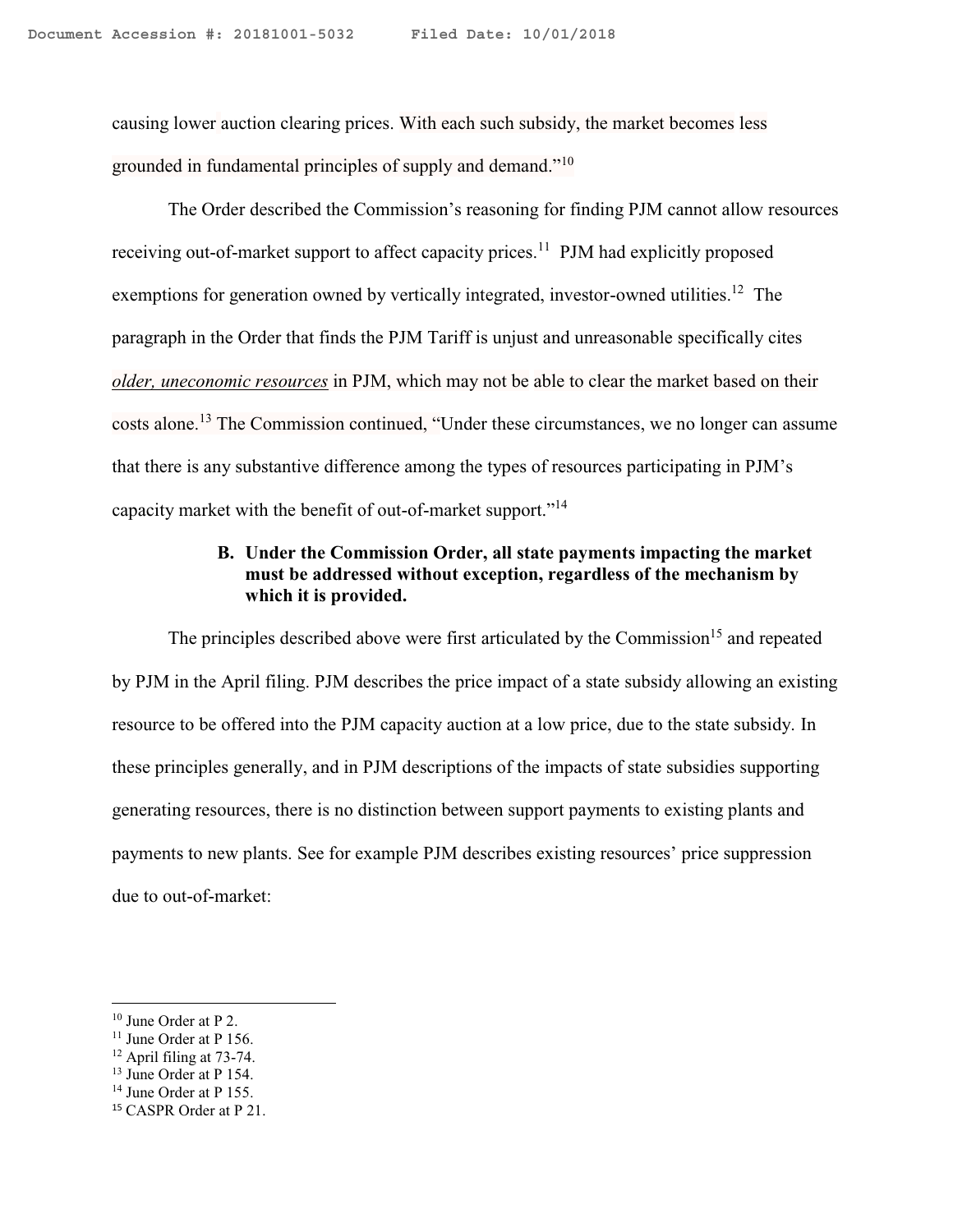It undermines robust competition because other sellers cannot compete against a substantial subsidy available only to select capacity sellers; It distorts price signals needed to guide orderly entry and exit because the clearing price does not reflect the costs of the committed resources that, in reliance on the subsidy, offered well below their net costs of committing as capacity; It does not result in selecting least-cost resources that possess the attributes sought by the market, because those resources may be priced out by subsidized resources that are selected despite their higher costs;...  $^{16}$ 

The narration of principles, followed by only a selective application of those principles, is inappropriate. In the Order, the Commission rejected PJM's claims that PJM can reach proper prices if it identifies out-of-market payments and applies the MOPR to some existing plants, but not other existing plants. The Commission explicitly recognized the *lack of difference* in impact between out-of-market support for existing plants that interfere with plant retirement or market exit, and out-of-market support that enable selected plants' new entry into the market.

The fleet of existing resources with state-sponsored out-of-market payments is substantial. If the fundamental principles presented by both PJM and the Commission are as important as suggested, and the Commission has found that any price suppression due to out-ofmarket payments makes the PJM capacity auction results unjust and unreasonable, then there cannot be MOPR exemptions for investor-owned plants that have been receiving cost-recovery through state-administered rates.

<sup>&</sup>lt;sup>16</sup> PJM made extensive references to "first principles of capacity markets" listed in the CASPR Order. The recitation continues: "It undermines price transparency because the actual cost of providing capacity is not being transparently communicated since it is masked by the subsidy; It shifts risk *from* private capital *to* customers, because resource owners are insulated from the financial consequences of a resource that cannot, based on its economics, clear in a competitive auction, with customers (and other wholesale market participants as shown in Figure 2 above) bearing the costs of keeping the resource in operation; and It does not recognize or address any market power that may be involved in the submission of a below-cost offer." PJM April filing pages 45-46 citing CASPR Order at P 21.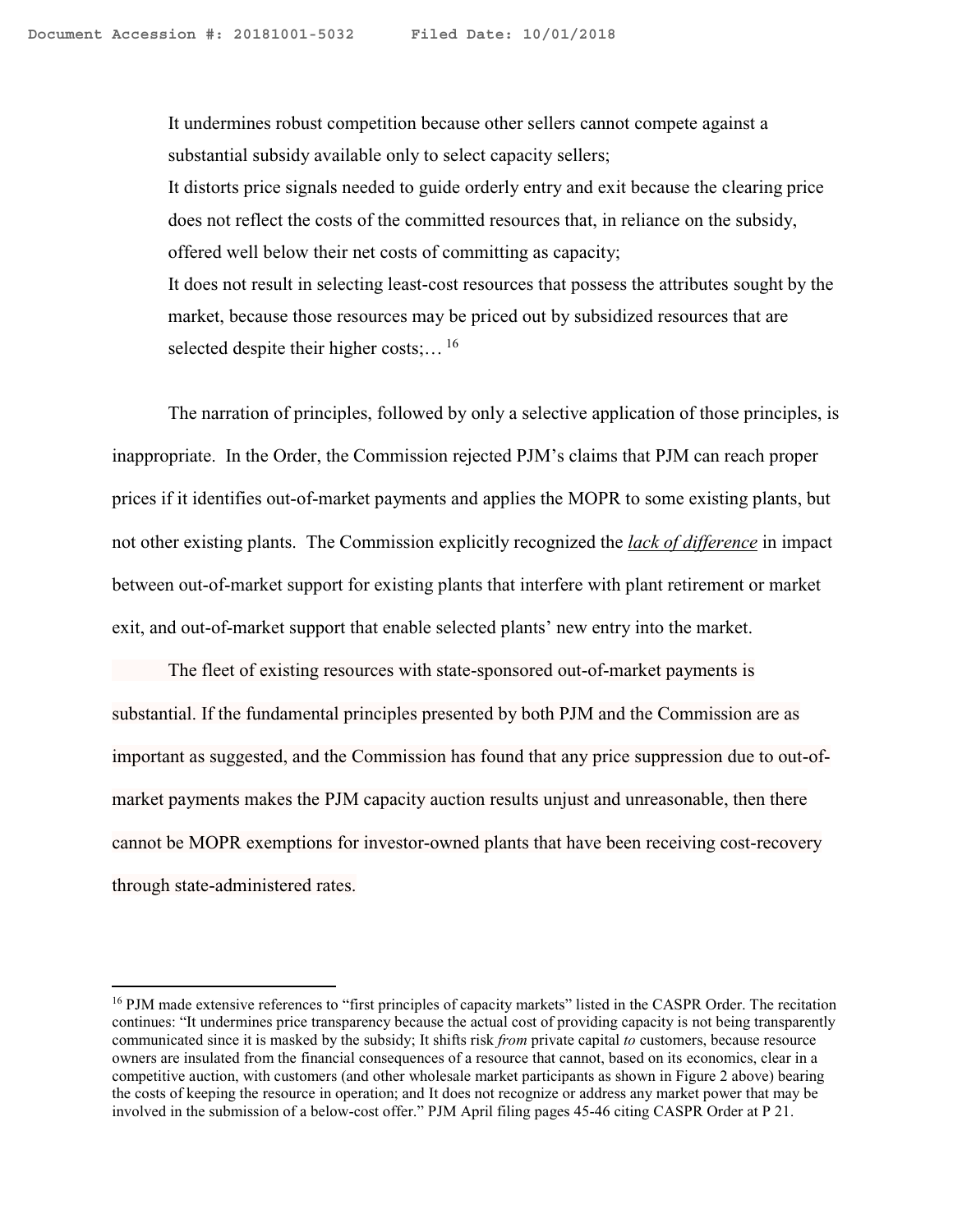PJM serves all or parts of seven states that provide rate-based cost-recovery for generation owned by vertically integrated investor-owned utilities: Indiana, Kentucky, Michigan, North Carolina, Ohio, Pennsylvania, Virginia, and West Virginia.<sup>17</sup> Under PJM's own reasoning that even small quantities of resource receiving state support can distort prices, the scale of the impact from 40,000 MWs of such capacity must be more than a historic legacy. Given PJM's analysis showing 2% of zero-priced supply to a large area reduces clearing prices in the RTO by 10%, the 20% of generation in PJM eligible for, and no doubt receiving out-of-market payments through cost-recovery cannot be dismissed.

PJM's own rationale undercuts its proposal to provide an exemption for plants that receive cost-recovery. If creating a market expectation that competitive resources will displace existing, less efficient incumbents is critical to market function, however, then there can be no justification for an exemption of state-supported cost recovery for investor-owned plants. But while PJM describes at length the state support payments for renewable energy, and the more recent creation of state payments for existing nuclear plants, it makes no effort to examine the potential of cost-of-service payments to existing investor-owned generation to affect the results of PJM's capacity auctions.<sup>18</sup> This makes any resulting rate as flawed and unacceptable as the petitioners and the Commission believe they are at present, given the significant fleet of capacity now participating in the PJM capacity market receiving cost-of-service payments.

 $\overline{a}$ 

<sup>&</sup>lt;sup>17</sup> States established cost-of-service rate regulation over 100 years ago. The Regulatory Assistance Project. Electricity Regulation In the USA Guide. 2011. [https://www.raponline.org/wp-content/uploads/2016/05/rap-lazar](https://www.raponline.org/wp-content/uploads/2016/05/rap-lazar-electricityregulationintheus-guide-2011-03.pdf)[electricityregulationintheus-guide-2011-03.pdf](https://www.raponline.org/wp-content/uploads/2016/05/rap-lazar-electricityregulationintheus-guide-2011-03.pdf)

<sup>18</sup> PJM April filing at 24-27.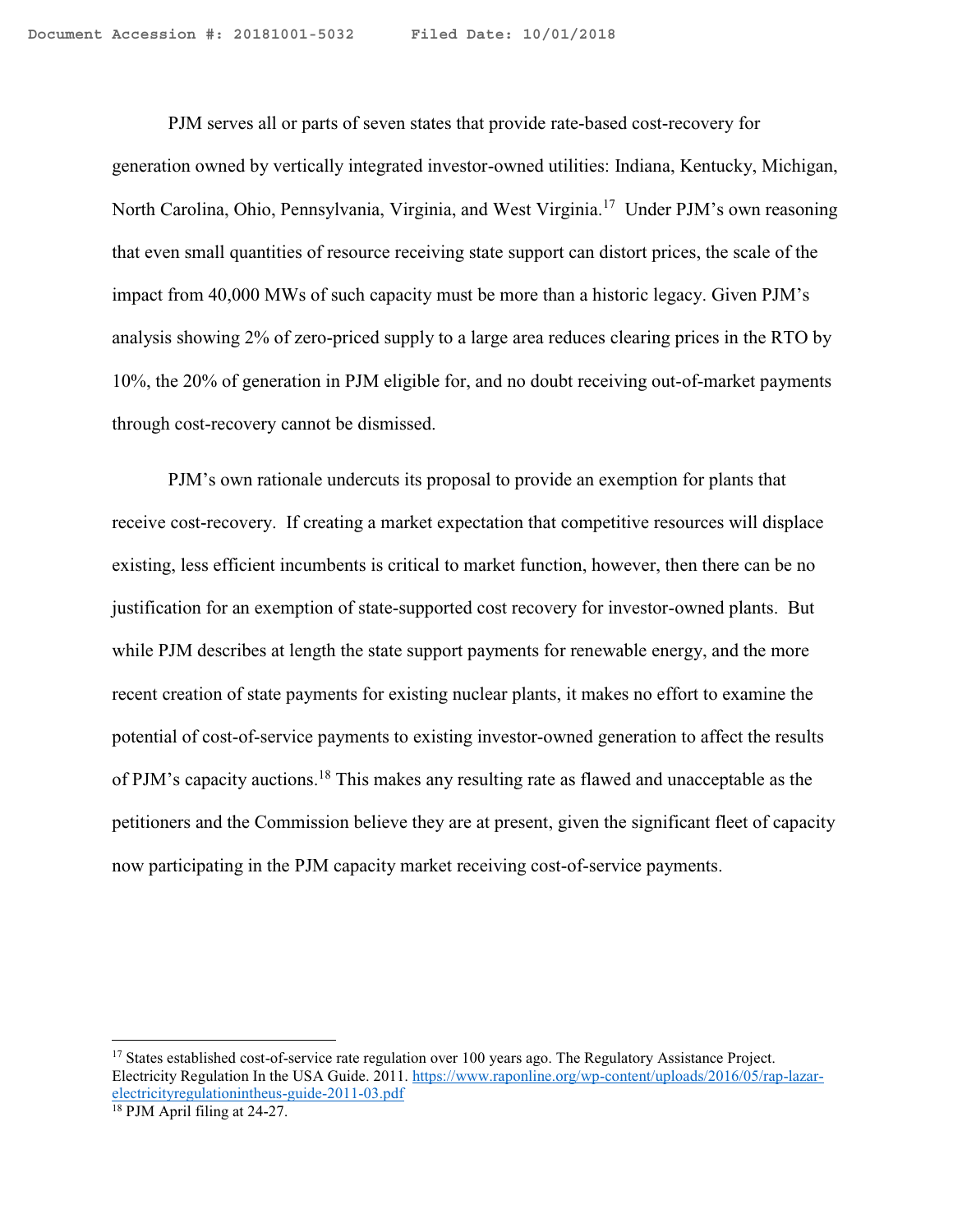### III. **Conclusion**

The Commission sought comment on the appropriate scope of out-of-market support to be mitigated by the expanded MOPR.<sup>19</sup> As long as the Commission maintains the finding that out-of-market payments directed by a state must be subject to a MOPR, the application of such a rule cannot exempt the investor-owned generation fleet provided with cost-of-service rates. PJM has testified that participation by a much smaller amount of zero-priced generation than the investor-owned cost-of-service fleet reduces clearing prices. PJM has long provided for selfscheduled, zero-priced bids in the capacity market. The Commission must acknowledge the scale and scope of the existing generation that can impact auction clearing prices and affirm that the PJM MOPR will be applied to investor-owned generation receiving cost-recovery through state-administered rates.

Respectfully submitted on this 1st day of October 2018.

*Michael Jacobs* Michael Jacobs Union of Concerned Scientists 2 Brattle Square, Suite 600 Cambridge, MA 02138 (617) 301-8057 mjacobs@ucsusa.org

<sup>19</sup> June Order at P 165.